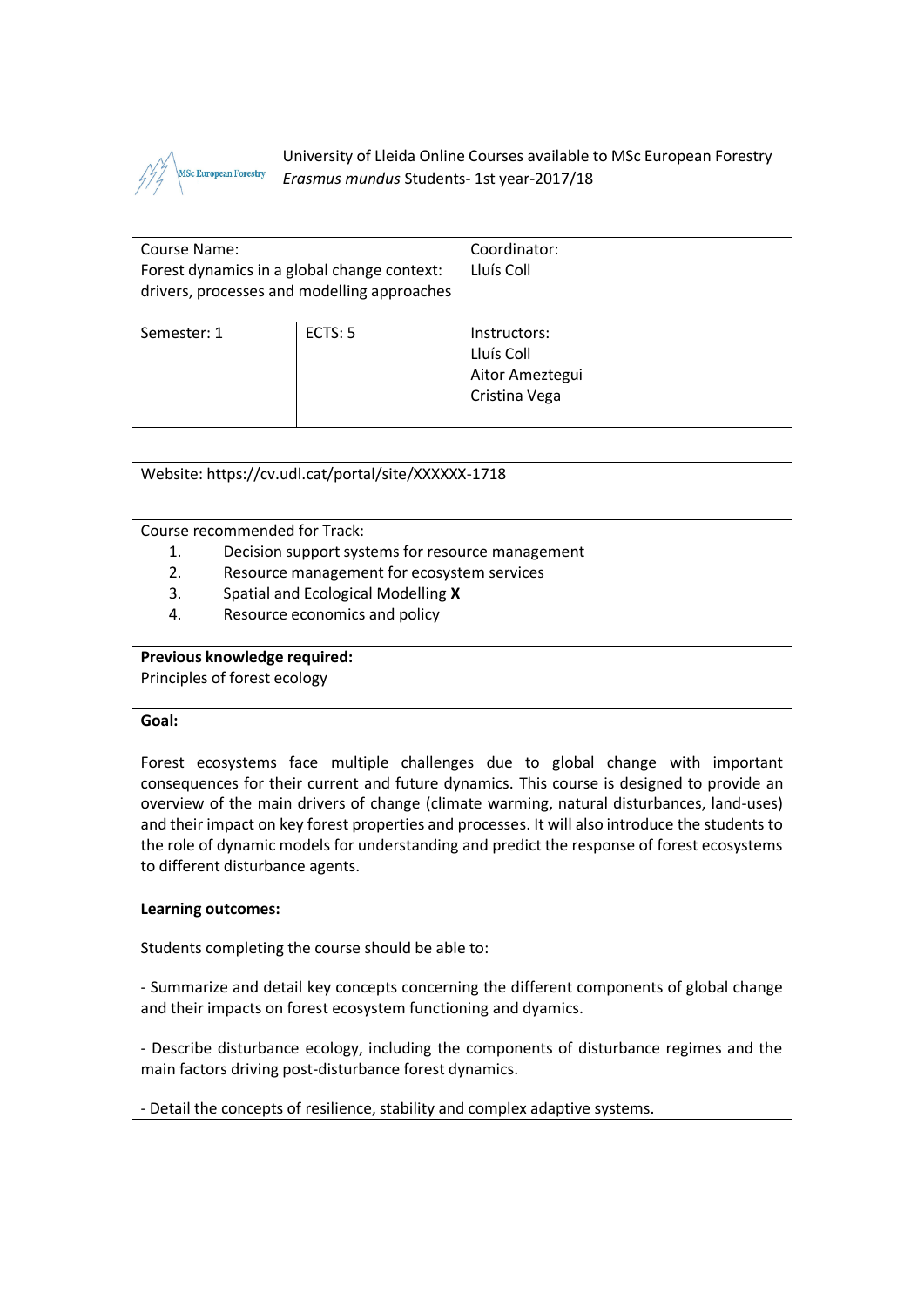- Explain the principles of different types of forest dynamic models, understand how their outputs depend on parameters, and discuss potential applications of simulation models for predicting the impacts of global change on forest ecosystems.

- Critically read, interpret and use scientific literature about forest ecosystem dynamics.

# **Contents:**

1. Introduction to the main components of global change (climate change, land-use changes, biotic exchanges, nitrogen deposition…).

2. Disturbance ecology and regimes.

3. Impacts of environmental changes on forest functioning (physiology, phenology, species interactions).

4. Resilience and stability.

5. Introduction to the concept of forests as complex adaptive systems.

6. Demographical processes and species distributions.

7. Modelling approaches for the study of forest dynamics (statistical, process-based and population models)

# **Learning Activities (Methods and Planning):**

- The main mean of communication among the students and between the students and the instructors will be the *Virtual Campus* (*VC*) tool of the University of Lleida.

- Power point modules and recommended scientific readings will be progressively distributed to the students via the *VC*.

- The students will be divided into groups and asked to critically evaluate one scientific article per each course section. They will need to prepare a short presentation with the results of their evaluation that will be distributed and commented by all the students via the *VC*.

- Once the topic regarding modelling approaches will be addressed in the course, the students will be divided into groups and asked to solve practical exercises involving the use of a forest dynamic model (SORTIE). The outcome of these exercises will be discussed and debated via the *VC*.

- At any time students can interact with the instructors via the *VC* (posting questions, seeking for clarification etc.).

#### **Evaluation System:**

- Participation in the debates/discussions of the course (25%).

- Writing and oral tasks (group work) related to the evaluation/comment of the distributed readings (50%).